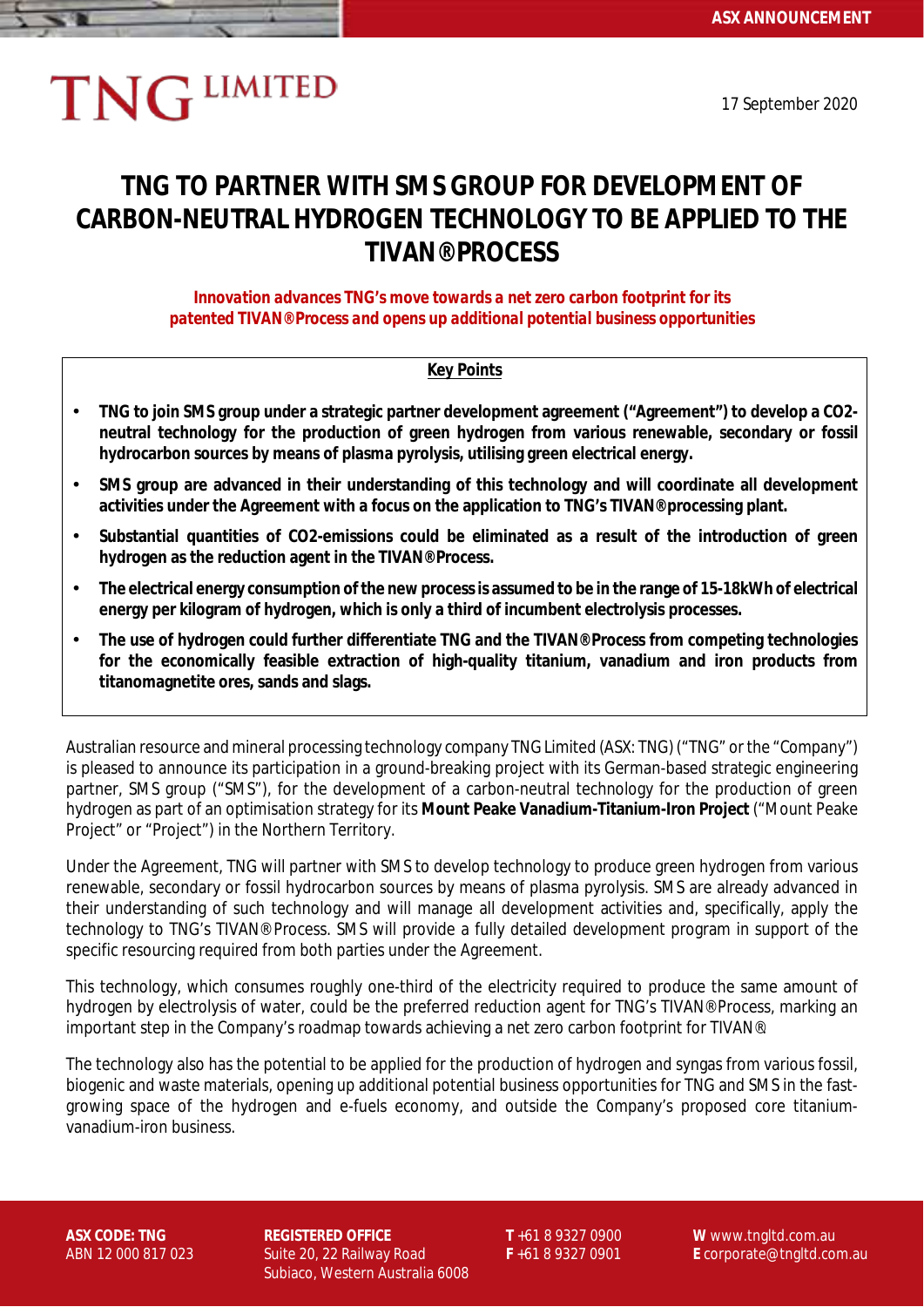A by-product of this process is anticipated to be highly-pure carbon black powder, which currently sells at approximately US\$1,000 per tonne. Possibilities to produce graphene and/or carbon nanotubes from this powder will also be investigated in parallel by SMS.

**TNG LIMITED** 

The Agreement is not expected to impact the Front-End Engineering and Design ("FEED") study completion and delivery of the turnkey Engineering, Procurement and Construction ("EPC") proposal from SMS. The Company's primary focus remains on progression and completion of the remaining engineering and design work streams for the Mount Peake Project, including the current FEED study. The hydrogen technology development program will be progressed in parallel, and subject to confirmation of technical and commercial feasibility and integration with project development planning, has potential application for further optimisation of the Mount Peake Project.

### **Management Comment**

TNG's Managing Director & CEO, Mr Paul Burton, said: "*There is a huge amount of momentum globally moving towards a hydrogen-based economy, and this is an exciting opportunity for TNG while at the same time has the potential to move our TIVAN® Process towards carbon-neutral which is important as we continue on our pathway to secure TNG's position as a sustainable metals producer.*

*"We believe that being able to use a carbon-neutral product in our patented TIVAN® process will be a further significant advantage to TNG in relation to other competing technologies used for the extraction of high-quality titanium, vanadium and iron products from titanomagnetite ores, sands and slags.*

*"This also continues strengthening our existing partnership with SMS."*

SMS' Senior Vice President of Strategic Project Development, Mr. Herbert Weissenbaeck, commented:

*"From SMS' perspective, the future of the metallurgical industry will rely on low-cost renewable electrical energy, as well as carbon-neutral means of energy transport and storage. Hydrogen, being a very efficient and carbon-free reduction agent, is thus obviously in the focus of many of our ongoing R&D efforts. Co-developing our plasma pyrolysis technology with TNG, which could reap immediate benefits in the form of effectively decarbonising TIVAN®, is an exciting next step towards green, H2-based metallurgy, and we are looking forward to jointly turning it into industrial reality at TNG's Darwin processing plant, soon."*

Authorised by:

**Paul E Burton Managing Director & CEO**

17 September 2020

### **Inquiries:**

| Paul E Burton<br>Managing Director & CEO | + 61 (0) 8 9327 0900 |
|------------------------------------------|----------------------|
| Paula Raffo<br><b>Investor Relations</b> | $+61(0)893270900$    |
| Nicholas Read<br>Read Corporate          | + 61 (0) 8 9388 1474 |

**Follow TNG on**